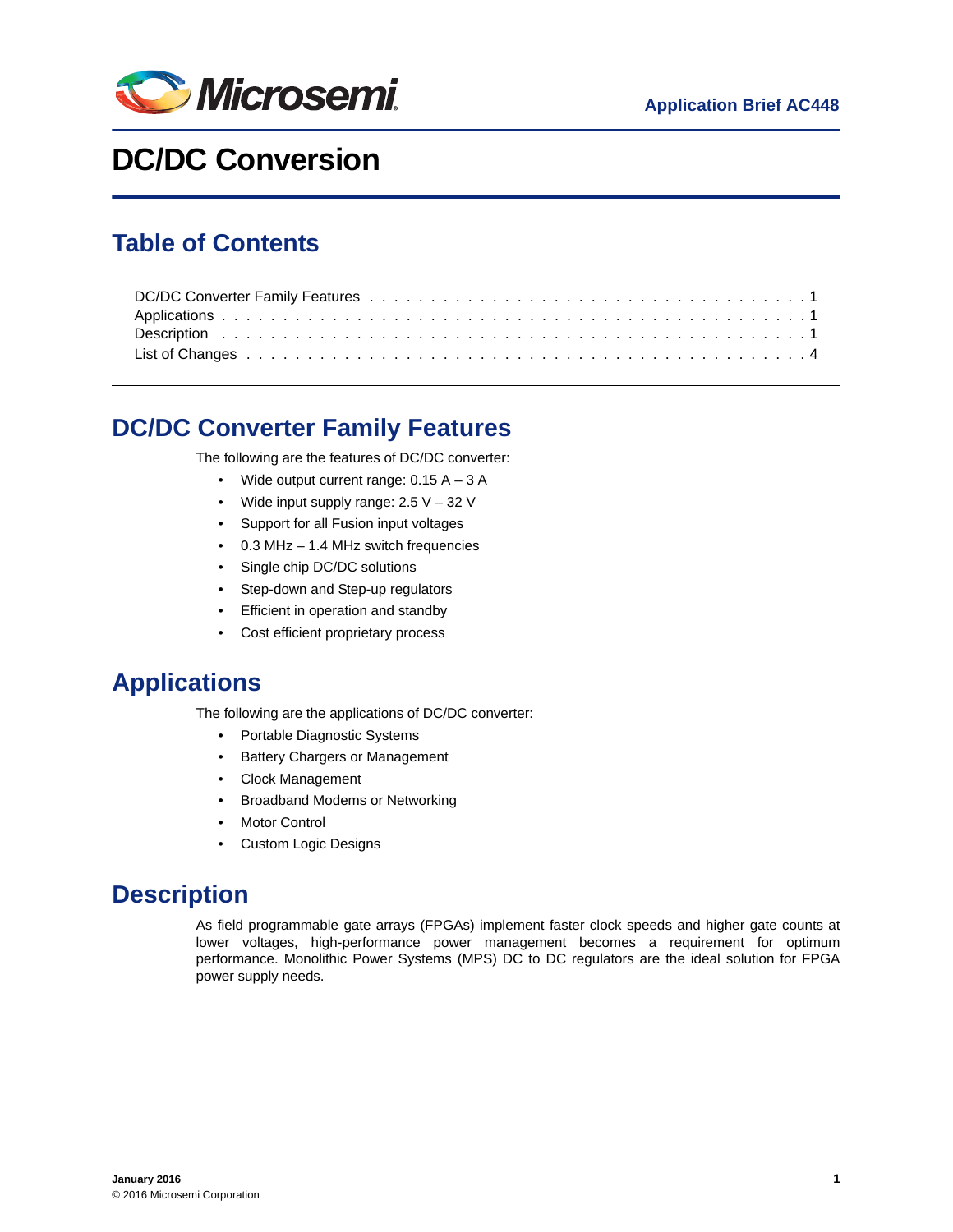

MPS offers step-down and step-up DC to DC regulators, all of which can meet the voltage requirements for any of the Fusion power supplies, a sample is shown in [Figure 1](#page-1-1). MPS power management products are rated to operate in the industrial temperature range of -40°C to 85°C.



### <span id="page-1-1"></span>*Figure 1 •* **MPS Converters Support Fusion FPGA Input Voltages**

With Microsemi proprietary process technology, designers no longer face the tradeoff among efficiency, cost, and size. Highly efficient MPS regulators are at the heart of the industrys smallest DC/DC solutions. Furthermore,  $1^2R$  losses between the system power supply and switching regulator can be reduced by taking advantage of the high input voltage capability of Microsemi products.

MPS step-down regulators include low dropout linear and switching regulators that provide the industrys smallest DC/DC converter solutions. For example, the dual 800 mA output MP2109 is available in a 3 x 3 mm QFN package and requires just 10 external components for operation is shown in [Figure 2.](#page-1-0) Core and I/O supply requirements can be met with a board area of 2.3 cm and 2 by 1 mm high.



<span id="page-1-0"></span>*Figure 2 •* **MP2109 Application Circuit for Core (VCC) and I/O (VMV) Supply**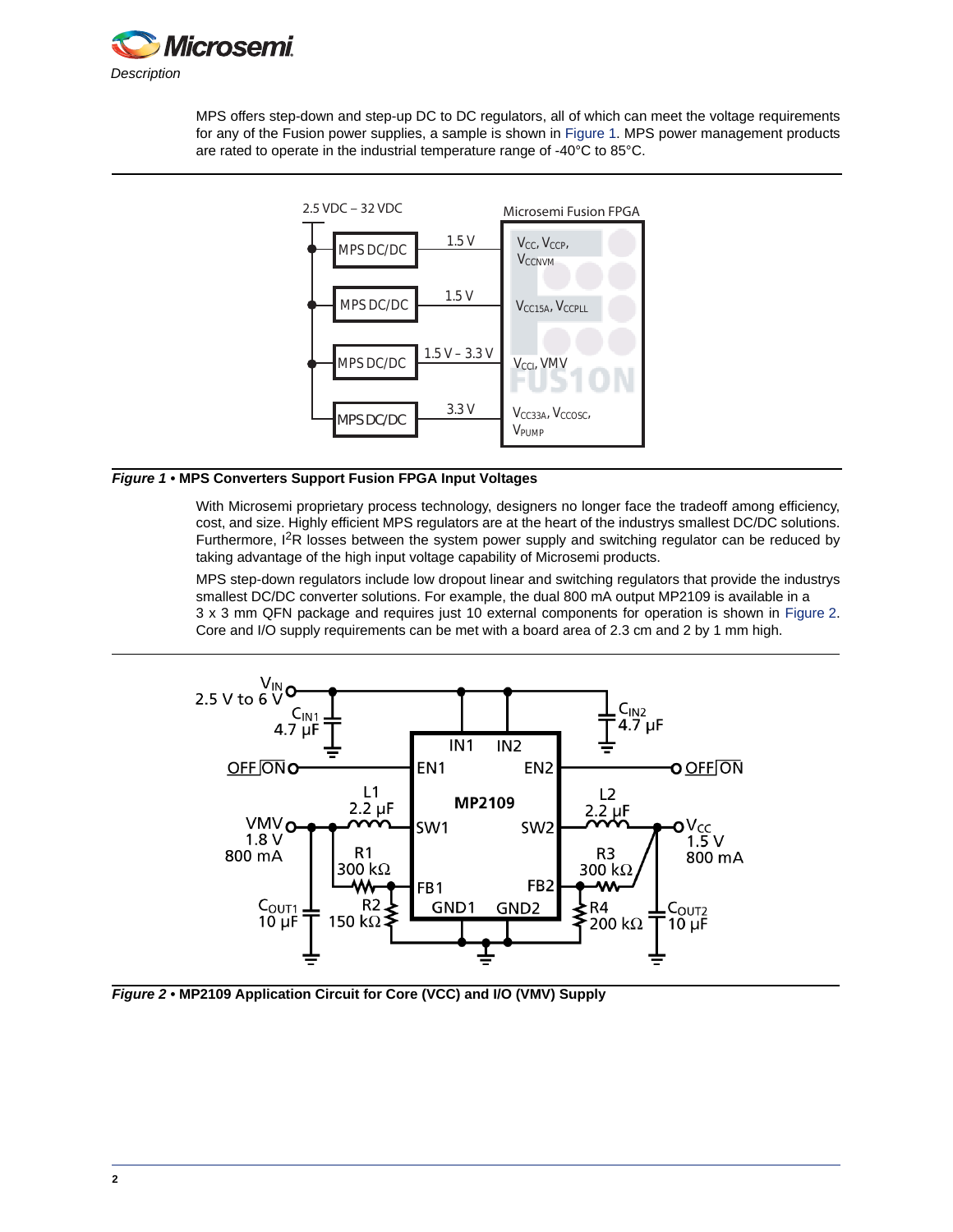

MPS is also in the unique position to offer a line of pin-compatible high voltage step-down regulators, the MP2305/7/9 with output current capabilities of 1 A, 2 A, or 3 A. Details of the layout can be found in the MPS design note DN0008. Now DC/DC power supply can migrate according to the needs of Fusion FPGA.



### *Figure 3 •* **MP2305, MP2307, and MP2309 Common PCB Layout (1–3A)**

For noise sensitive supplies such as VCCPLL and VCC15A, the 150 mA MP8801 and 250 mA MP8802 low-dropout linear regulators boast a very high power supply ripple rejection (PSRR) of 70 dB, and excellent noise attenuation. Similar to the Fusion FPGA, these two performance LDOs have been designed to operate with a very low supply current.



### *Figure 4 •* **MP8802 LDO Application Circuit**

MPS offers a wide line of compact step-up regulators that operate from voltages as low as 1.8 V and consume very low current in shut down, making them suitable for multi-cell alkaline or Li-Ion battery applications.

For more information on how to obtain samples and evaluation boards, visit: *<https://www.monolithicpower.com>*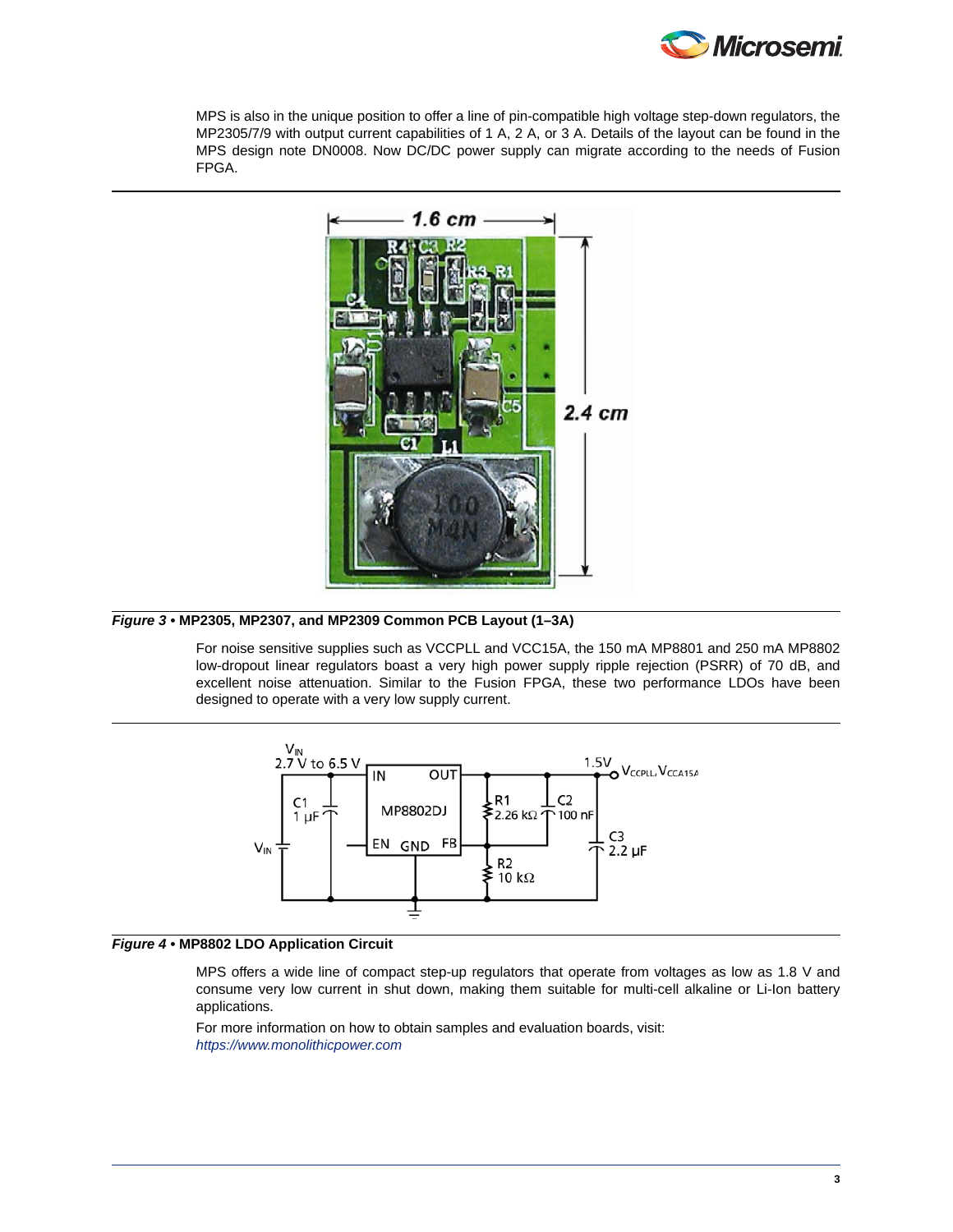

# <span id="page-3-0"></span>**List of Changes**

The following table shows important changes made in this document for each revision.

| <b>Revision</b>                     | <b>Changes</b>         | <b>Pages</b> |
|-------------------------------------|------------------------|--------------|
| <b>Revision 1</b><br>(January 2016) | Non-technical updates. | <b>NA</b>    |
| Revision 0<br>(January 2006)        | Initial release.       | <b>NA</b>    |

*\*The part number is located on the last page of the document.*